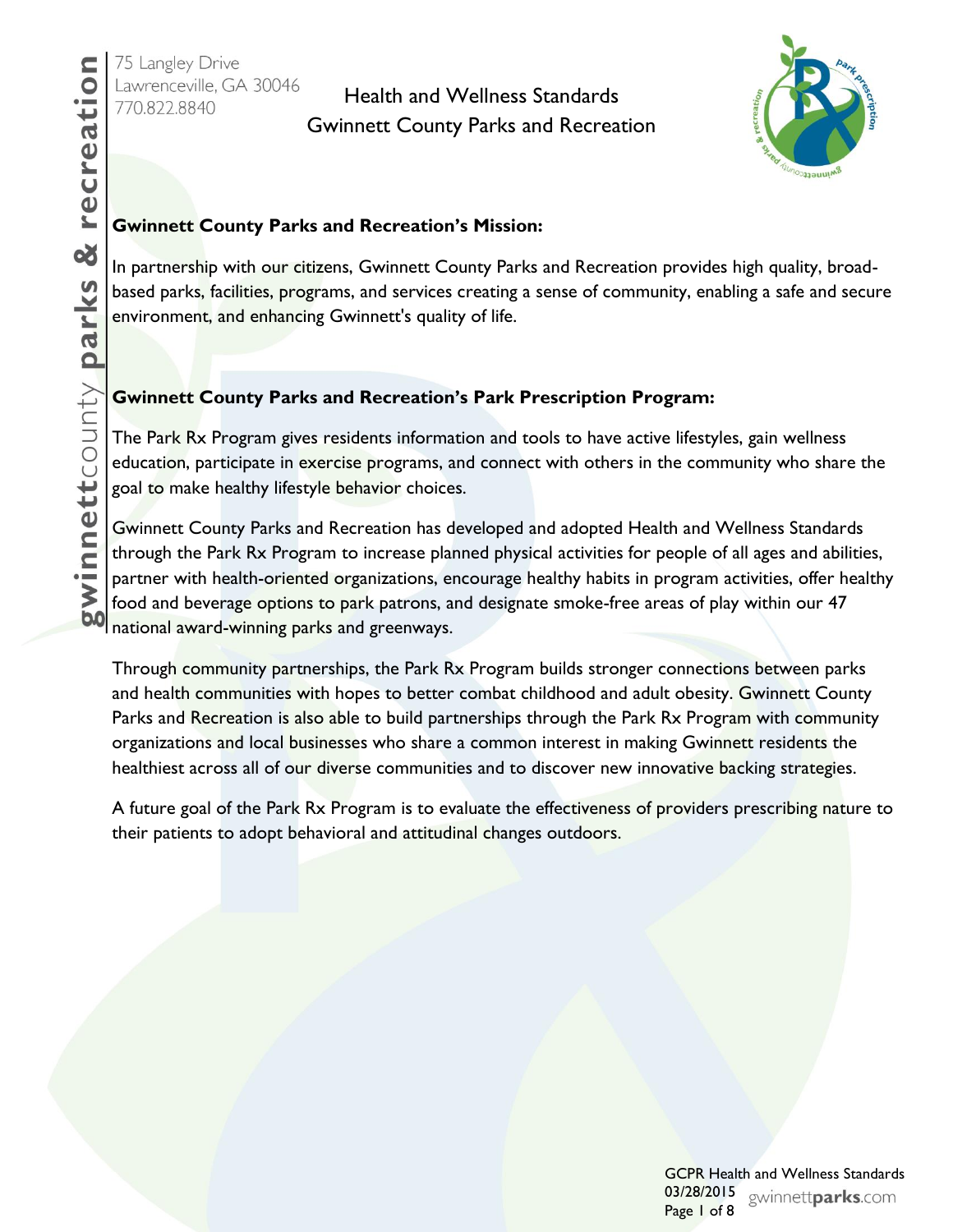# Health and Wellness Standards Gwinnett County Parks and Recreation



#### **Gwinnett County Parks and Recreation's Wellness Guidelines:**

Wellness Guidelines are a written set of standards an organization agrees to follow to provide a healthy environment. Wellness Guidelines are important tools for promoting healthy habits for adults and children where they live, work and play.

#### **Gwinnett County Parks and Recreation will:**

- Offer a variety of planned physical activities for persons of all ages and abilities.
- Give all park and facility users access to healthy food and beverage options.
- Partner with local community members, organizations and businesses to promote healthy habits and programs to residents and staff of Gwinnett County.
- Provide day camps with healthy and safe environments for participants.
- Deliver safe and healthy environments for all park and facility users to exercise, socialize and play in.
- Ensure that staff operates in safe and healthy workplace environments.
- Designate smoke-free 'Areas of Play' to keep all park and facility users and staff safe and healthy.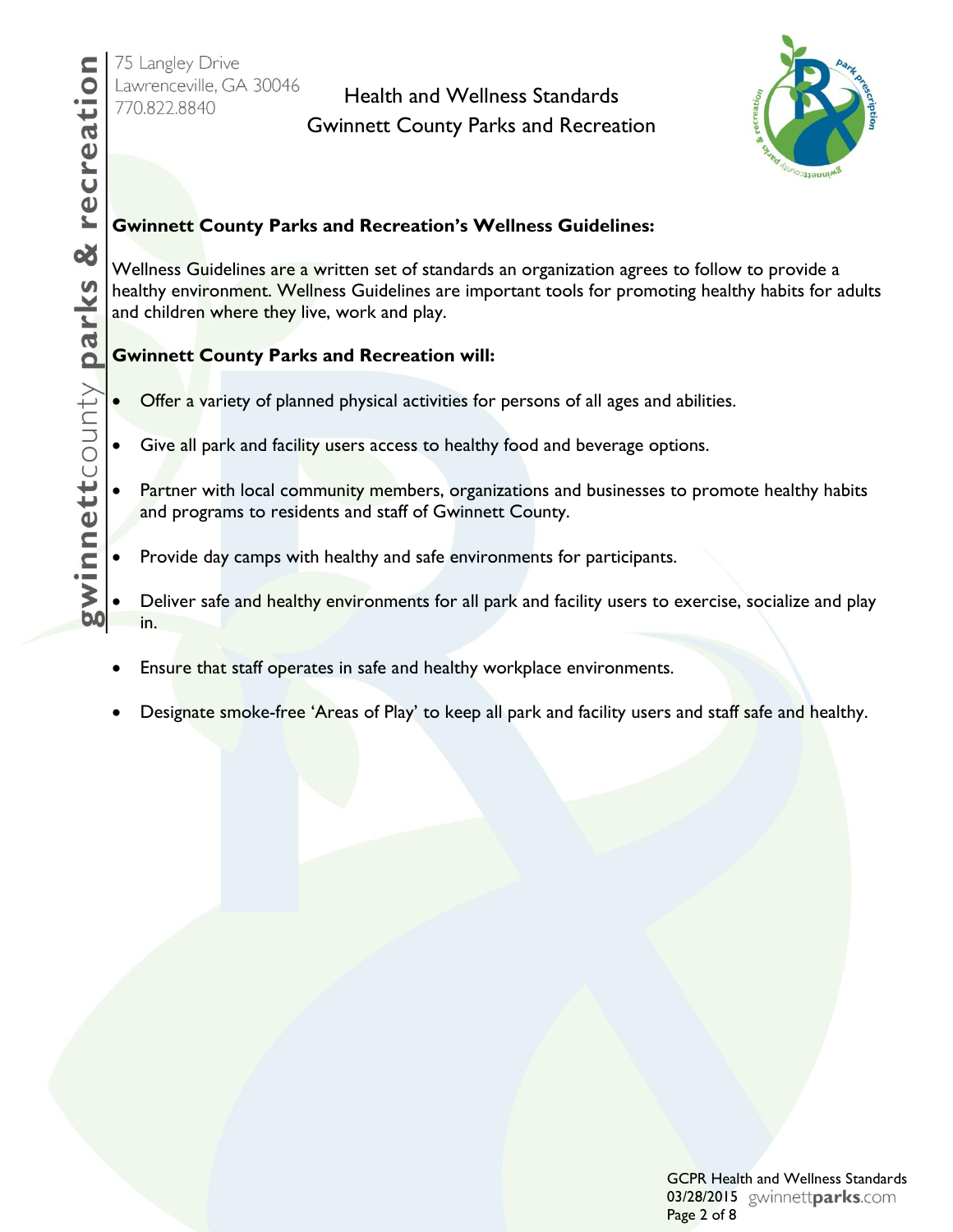## Health and Wellness Standards

Gwinnett County Parks and Recreation



#### **Planned Physical Activities for all Ages and Physical Abilities:**

- Park Programming includes physical activities for children, adults and older adults.
- Park Therapeutic Programming includes physical activities for people with disabilities.
- The creation of the Park Rx Committee will develop ideas and programs to foster healthy lifestyles for our residents and employees.

### **Public Access to Healthy Foods and Beverages:**

- At least 50% of products offered in food and beverage machines are to be healthy options. All vending contracts will abide by this percentage and be audited regularly.
- Bottled water is available in all beverage vending machines.
- Concession stand managers are encouraged to provide healthy choices at sporting facilities.
- Clean drinking water is available at all facilities and events.
- Healthy food choices are available at 85% of Gwinnett County Parks and Recreation sponsored events.

#### **Parks and Recreation Partnerships:**

- GCPR collaborates with Children's Healthcare of Atlanta to promote healthy habits in summer camps, programming, and health standards.
- Through partnerships with the Clemson University, GCPR staff is certified in playground maintenance and inspection standards.
- Gwinnett United in Drug Education (GUIDE) has been a community partner with GCPR for over 25 years, educating communities about substance abuse prevention.
- GCPR partners with 28 Youth Athletic Associations to provide space for children to participate in a variety of sports.
- In partnership with the Gwinnett Parks Foundations, GCPR's 501(c)(3) non-profit, "Park'nership" allows a citizen to connect to nature and their local parks by inviting them to take part in the beautification process. The event promotes new relationships, feelings of ownership and increased park use.
- Eastside Medical Center and GCPR's partnership, Live Healthy Gwinnett, encourages and engages Gwinnett County residents to invest in personal wellness. This initiative focuses on four overall wellness areas: Be Active, Eat Healthy, Get Checked and Be Positive.

#### **Healthy and Safe Environments for Summer Camps:**

- Campers are provided with drinking water, and do not have access to sugary drinks like soda, sports drinks, sweet tea, lemonade, juice drinks or fruit juice.
- Parents are encouraged to provide healthy meals and snacks for their children.
- **•** Personal electronics are discouraged to limit screen time.
- Camps include healthy habits messaging.
- Camps provide more than 60 minutes of physical activity daily.
- Campers are educated on the benefits of healthy eating.
- GCPR includes environmental science and nature hikes as part of our summer camp and spring break curriculum.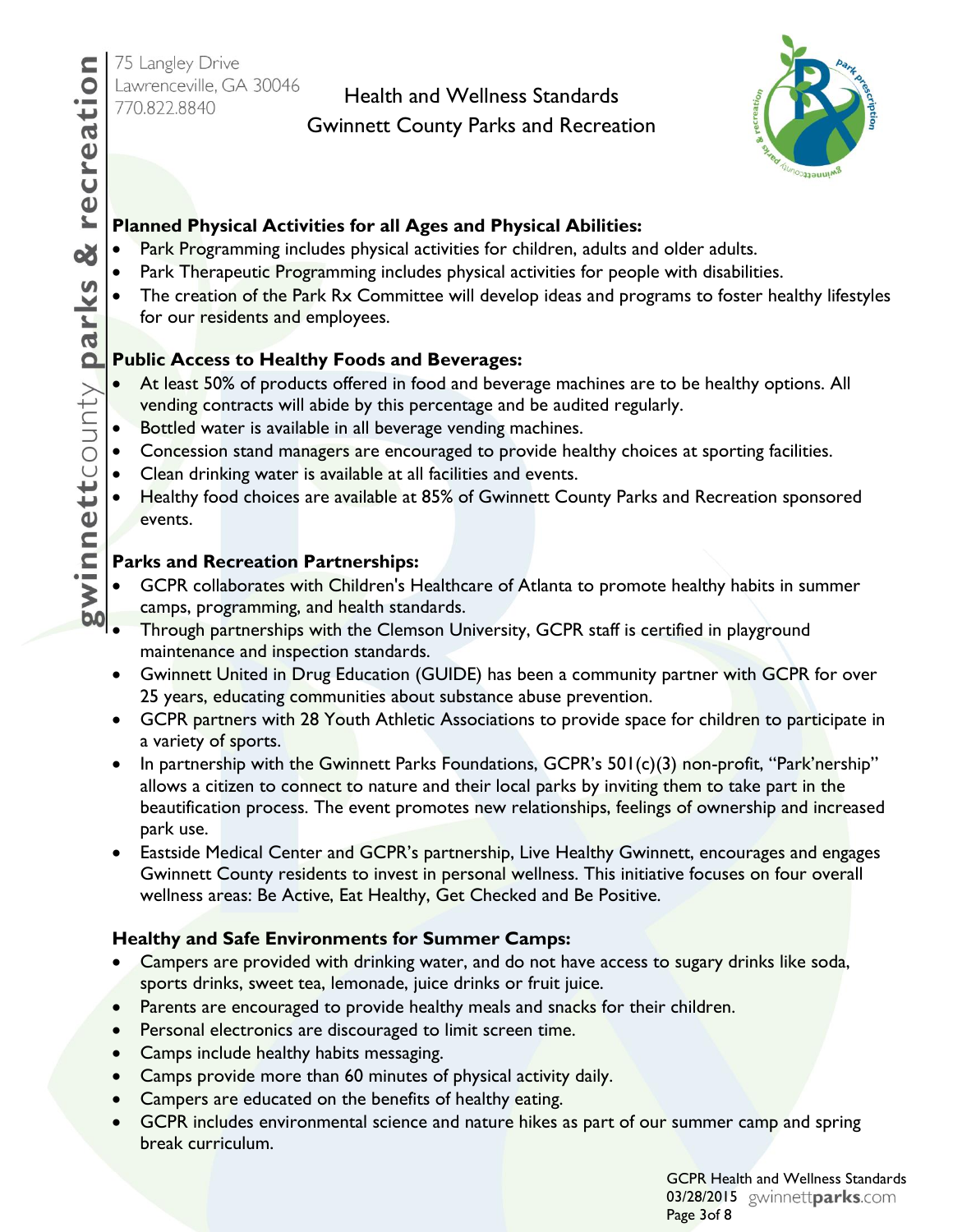recreation

œ

## Health and Wellness Standards Gwinnett County Parks and Recreation



#### **Safe and Healthy Environments for all Park Users:**

- Playgrounds are covered in soft surfaces to provide safe places to land in the event of falls.
- Playgrounds are inspected regularly by GCPR staff members who are Certified Playground Safety Inspectors.
- gwinnettcounty parks Parks provide trails and open areas for exercise and activities that are highly visible and highly visited during normal park hours.
	- Police officers use parks to complete reports, providing a police presence and deterring crime.
	- GCPR staff is trained on concussion prevention and treatment, CPR, First Aid, Child Predator Protection and Child Abuse Recognition and Reporting.
	- Park facilities and parking lots are well lit with interior and exterior lighting.
	- In larger park properties, the trail systems have 911 HELP Locater Markers in the case of an emergency. The marker ID numbers link into the GIS System.
	- A Safety Committee is formed each year of GCPR staff that reviews accident, incident and rescue reports, inspects parks and their elements and makes recommendations for safety alterations.

#### **Parks and Recreation Staff are provided with Healthy Work Environments:**

- Breastfeeding is encouraged, and mothers are provided with private space and time to pump.
- The Park Rx Committee and Safety Committee, formed of GCPR staff, give a voice to all employees.
- **GCPR** staff is trained on proper hydration and are provided with clean drinking water.
- **•** Hepatitis B vaccines are available to all GCPR staff.
- GCPR has modified guidelines for caterers having them provide more nutritious food options during programs, events and staff gatherings.
- Through the BeWellBeSafe Human Resource's Wellness Initiative, employees can access:
- Online educational courses related to your health and benefits.
- Wellness Credits earned.
- A Wellness Assessment and Biometric Dashboard to track your potential health risks.
- Many more resources for your improved health.

#### **Designated Smoke-Free Areas of Play:**

- Smoking is prohibited on all playgrounds, sports fields, adult sports fields, dog parks, skate bowls, pools and enclosed public spaces.
- Smoking must be at least 25 feet from any entrance of a facility or entrance gate.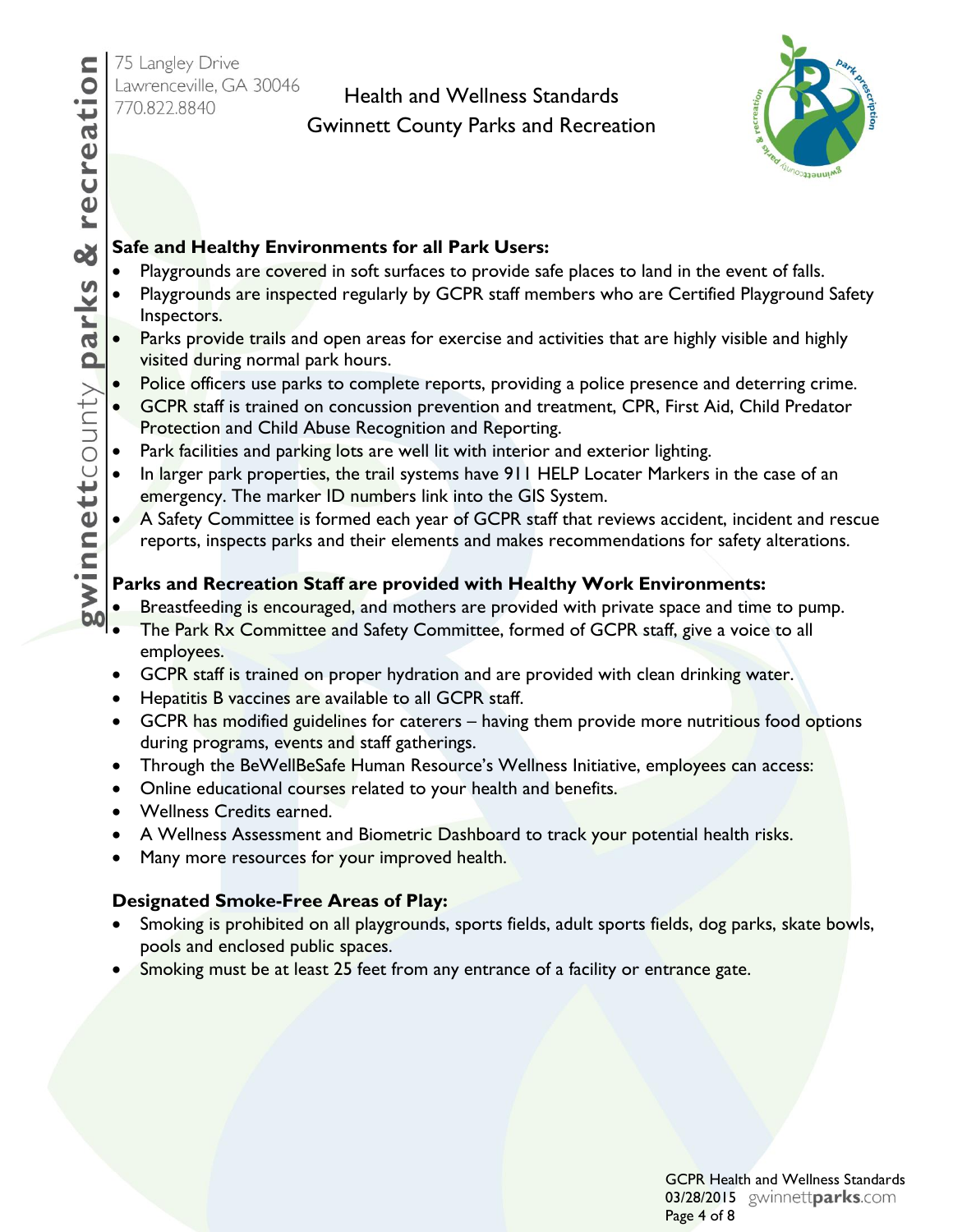# Health and Wellness Standards Gwinnett County Parks and Recreation



#### **Gwinnett County Parks and Recreation's Catering Guidelines:**

Gwinnett County Parks and Recreation is committed to providing a healthy environment for park visitors and employees. These Catering Guidelines are to ensure healthy choices are available at events and meetings.

**Ask for healthy options:** Let the restaurants or caterers know you are looking for healthy selections. They may be able to make suggestions, or modify their standard catering order to fit your needs.

**Build a balanced meal:** A balanced plate means making half your plate vegetables and fruits, and the other half whole-grains and protein. Examples of balanced catered meals could include:

- Spaghetti with meatballs, a side salad, mixed vegetables and fruit
- BBQ pork, bread, greens, corn, and peaches
- Chicken or steak tacos, black beans, salad and fruit
- Baked chicken, brown rice, green beans, carrots, and fruit salad
- Deli meat sandwiches on whole grain bread, salad and an apple
- Grilled chicken salad, whole grain bread and fruit

**Choose more vegetables, fruits and whole-grains:** If you are ordering boxed lunches and they give you a choice between an apple and chips, choose the apple. Pick whole wheat pasta, brown rice, or whole wheat bread when given the option as well.

**Limit fried foods to one item:** If ordering fried chicken, do not choose french fries or other fried items as a side dish. Offer an alternative to the fried dish as well, like baked chicken.

**Include protein at breakfast:** Protein foods include eggs, low-fat milk, yogurt, cottage cheese, lowfat granola, peanut butter (for waffles or toast), and turkey sausage.

**Save desserts for holidays and special events:** Limit each guest to one serving, and provide lowfat milk and water. Examples of balanced holiday meals include:

- Turkey with dressing, baked sweet potatoes, steamed green beans, and one slice of pumpkin pie with low-fat milk or water.
- Pot roast, mashed potatoes, carrots, whole-wheat roll, and one cookie with low-fat milk or water.

**Provide water and limit sugar-sweetened beverages:** Ensure water is available at all gatherings and events. If catering is just for kids, provide only water or low-fat milk. If ordering sugary drinks, including soda, fruit drinks, sports drinks, and 100% juice, order the smallest size available (for example, a can instead of a 20 oz. bottle). If sweet tea is offered, make unsweetened tea available as well.

> GCPR Health and Wellness Standards 03/28/2015 gwinnettparks.com Page 5 of 8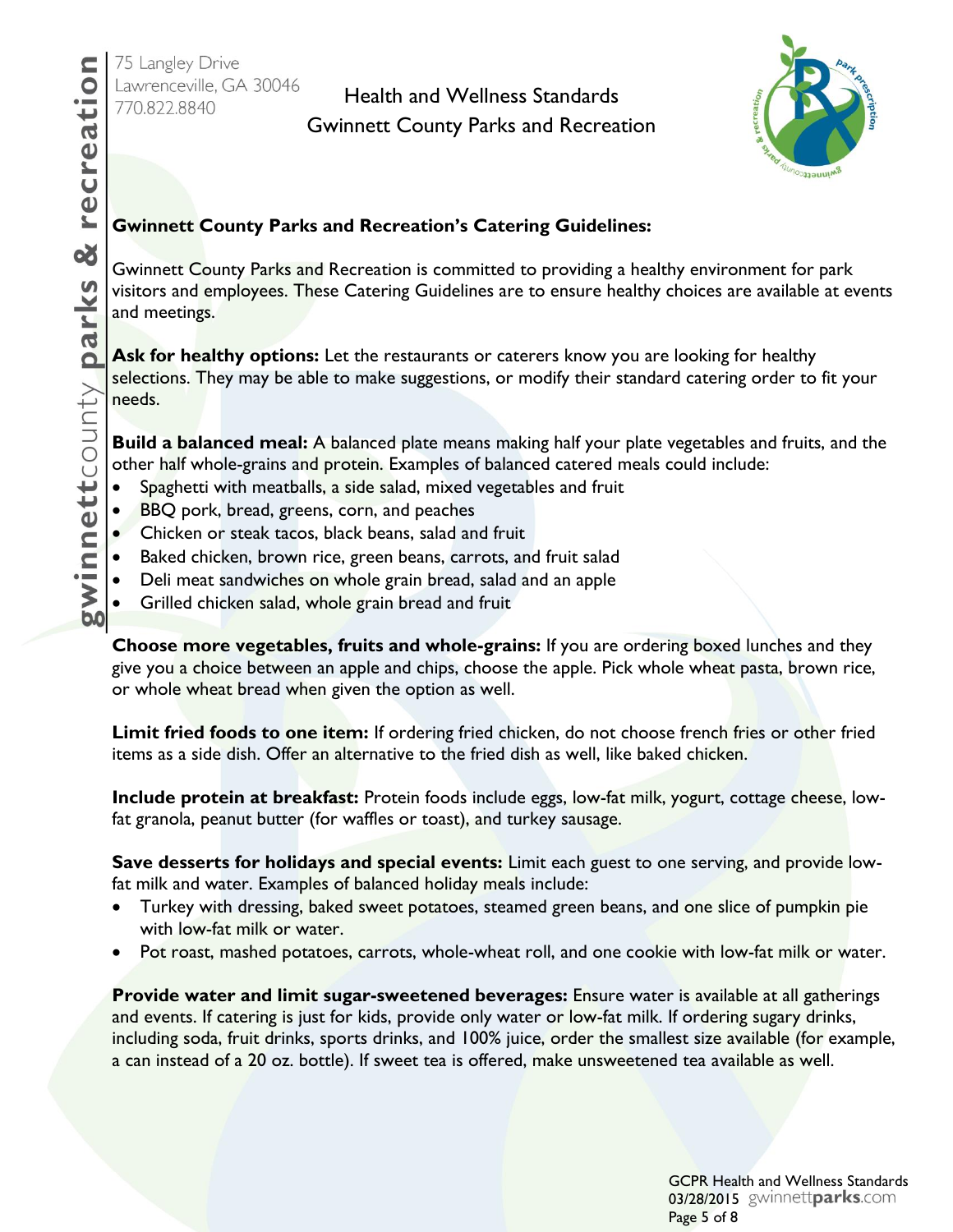## Health and Wellness Standards Gwinnett County Parks and Recreation



#### **Gwinnett County Parks and Recreation's Concussion and Head Injury Guidelines and Procedures:**

With the passage of House Bill 284 - Return to Play Act by the Georgia Legislature in 2013, new requirements to educate coaches, youth athletes and their parents on the dangers of concussions in competitive youth athletic activities became effective for all competitive sports in January 2014. The Georgia Department of Public Health is referring everyone to the "Heads Up - Concussion in Youth Sports" program offered by the Center of Disease Control (CDC). Gwinnett County Parks & Recreation (GCPR) will use the before mentioned education program for all competitive sports provided by GCPR, and will recommend the same education program to all youth sports partners (Gwinnett County Athletic Associations (GCAA) and Gwinnett County Summer Swim Leagues (GCSSL)) that utilize GCPR facilities. A link to the program on the CDC website can be found here: **[CDC Concussion Training Program](http://www.cdc.gov/concussion/headsup/online_training.html)** 

A concussion is a type of brain injury that is caused by a blow to the head or body that jars or shakes the brain inside the skull. It is important to note that an athlete does not have to lose consciousness to have suffered a concussion.

The following guidelines and procedures are being implemented by GCPR with the intent to reduce the potentially serious health risks associated with competitive sports related concussions and head injuries:

GCPR will educate coaches, referees, site supervisors, parents and participants of the signs, symptoms or behaviors consistent with sports induced concussions.

#### **Symptoms Reported by Athlete**

- Headache
- Nausea
- Balance problems or dizziness
- Double or fuzzy vision
- Sensitivity to light or noise
- Feeling sluggish
- Feeling foggy or groggy
- Concentration or memory problems
- Confusion

#### **Signs Observed by Others**

- Appears dazed or stunned
- Is confused about assignment
- Forgets plays
- Is unsure of game, score or opponent
- Moves clumsily
- **•** Answers questions slowly
- Loses consciousness
- Shows behavior or personality changes
- Cannot recall events prior to hit
- Cannot recall events after hit

GCPR Health and Wellness Standards 03/28/2015 gwinnettparks.com Page 6 of 8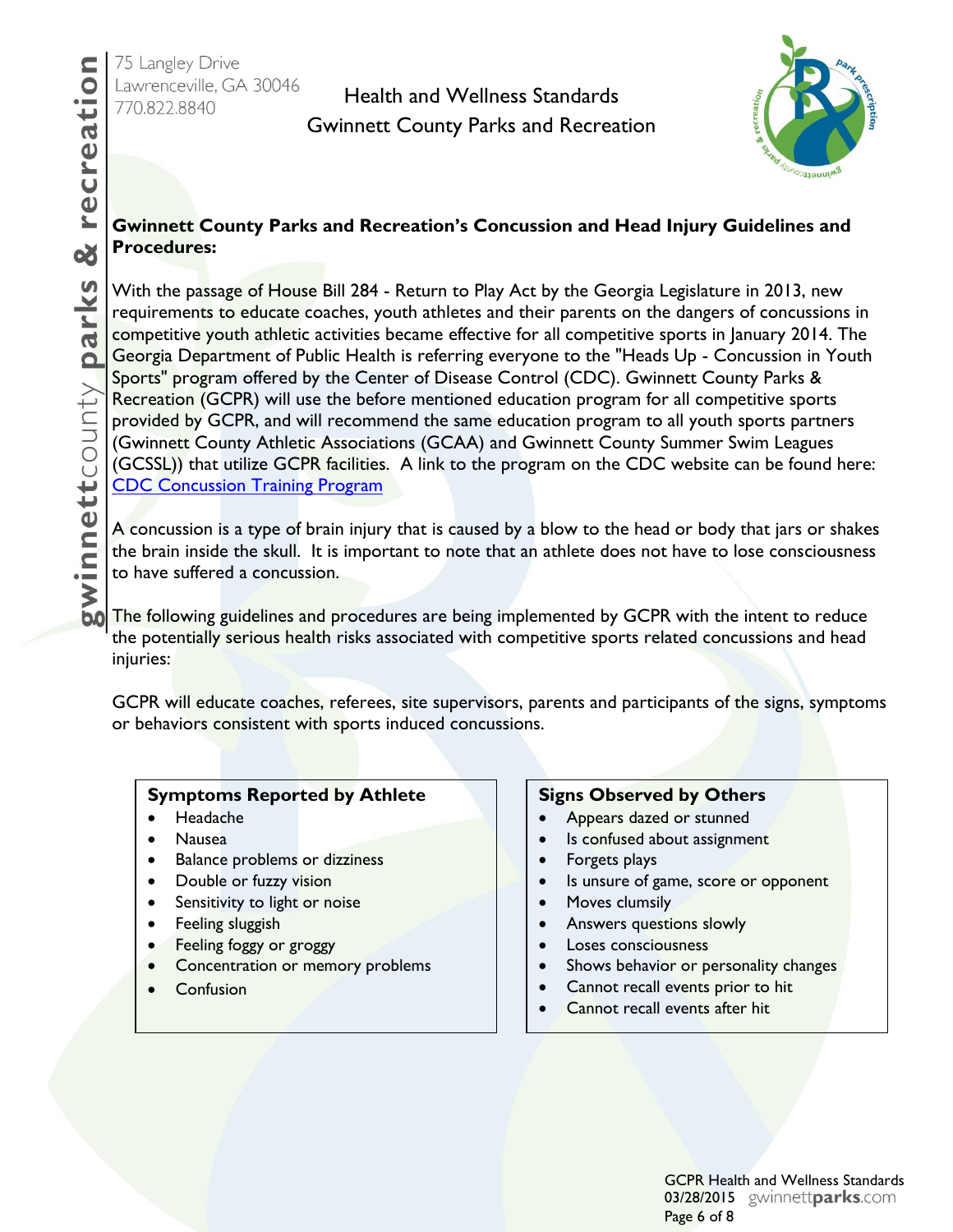## Health and Wellness Standards Gwinnett County Parks and Recreation



#### **Distribution Procedure:**

- Parents, coaches, assistant coaches and site supervisors associated with competitive sport activities should become familiar with and have access to a copy of GCPR's Concussion and Head Injury Guidelines.
- Parents, coaches and assistant coaches are strongly encouraged to view the "Heads Up: Concussion in Youth Sports" online course from the Center for Disease Control (CDC). This online course can be found at the link listed below.
- http://www.cdc.gov/concussion/HeadsUp/online\_training.html
- Staff and site supervisors will take the "Heads Up: Concussion in Youth Sports" online course.
- GCPR will provide concussion educational information to all coaches and officials. (See Attached)
- GCPR will provide concussion educational information to all youth athletes and their parent/legal guardian. The parent/legal guardian must sign an acknowledgement of receipt. (See Attached)
- GCPR will provide concussion educational information to all GCAA and GCSSL who utilize GCPR facilities in the 2014 GCAA and GCSSL Policies & Procedures Manual. It is recommended to all GCAA and GCSSL that they provide educational information per HB 284 to all coaches, participants and their parents.

### **Suspected Concussion Procedures for GCPR Provided Programs:**

- Any participant exhibiting the signs, symptoms or behaviors associated with a concussion or head injury: (1) must be immediately removed from the activity. Remember: When In Doubt Sit Them Out!
- The injured participant's parent or guardian should be immediately notified of the suspected concussion or head injury so they can be taken and evaluated by an appropriate healthcare professional.
- An Accident or Injury Report Form must be submitted to GCPR within 24 hours or on the next business day following the incident.